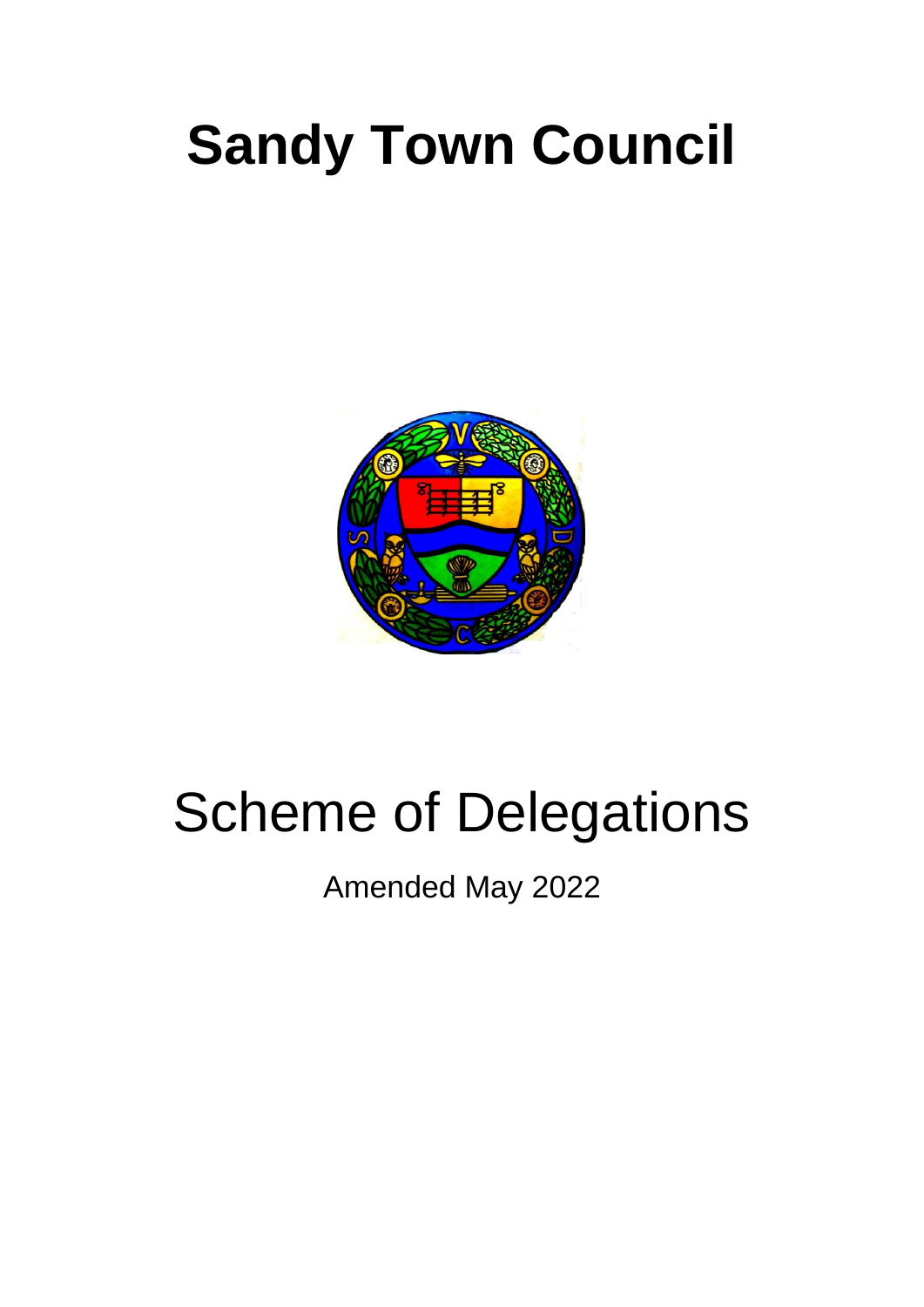## **FUNCTIONS DELEGATED TO COMMITTEES**

- 1. Delegated Powers
- 2. Development Scrutiny Committee
- 3. Policy, Finance and Resources Committee
- 4. Community Services and Environment Committee
- 5. Human Resources Committee
- 6. Clerks Management Sub-Committee
- 7. Grievance and Complaints Committee
- 8. Events Working Group
- 9. Cemetery Working Group
- 10.Neighbourhood Plan Steering Group
- 11.Responsibilities Delegated to Town Council Officers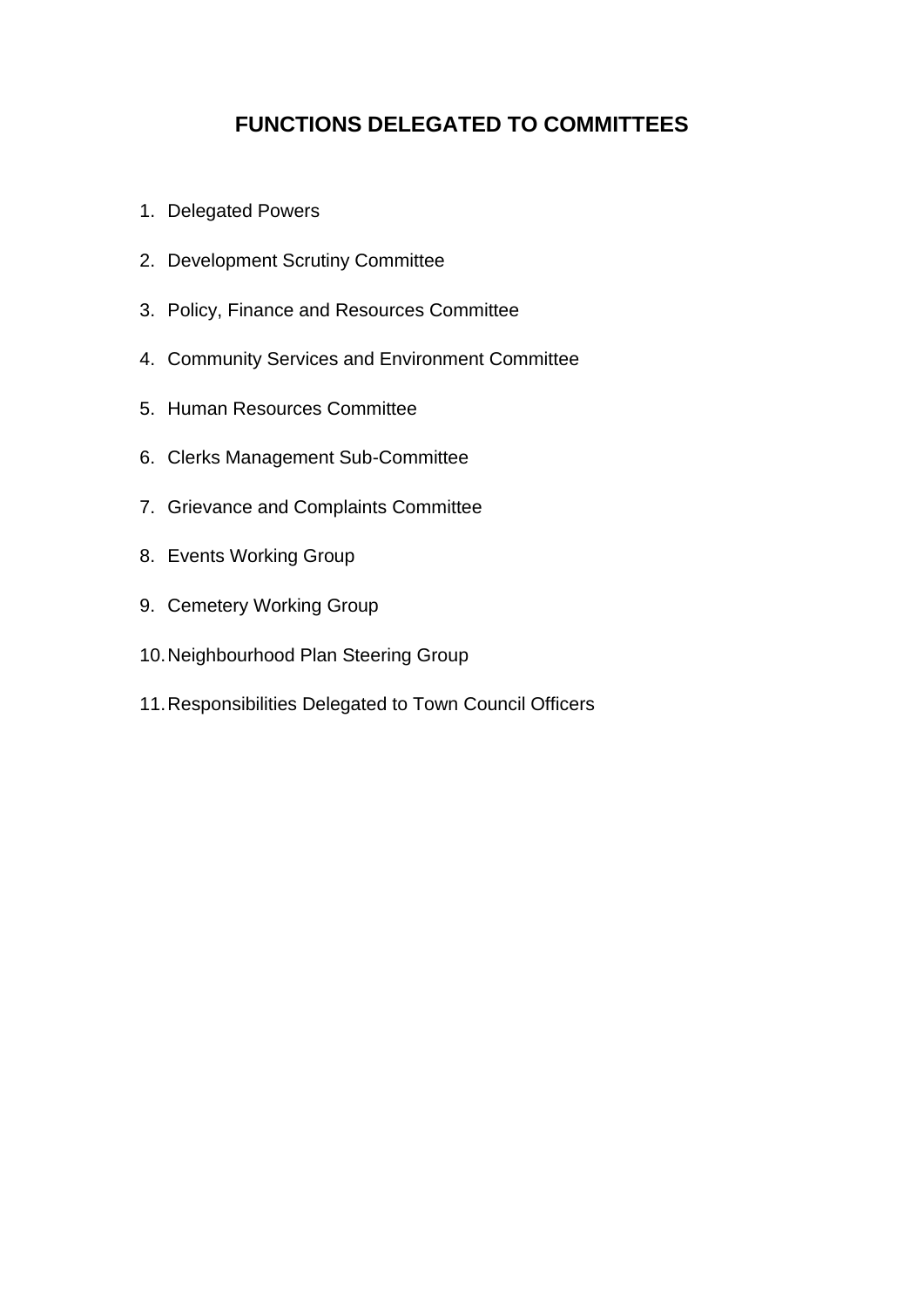## **FUNCTIONS DELEGATED TO COMMITTEES**

## **1. DELEGATED POWERS**

Members will be advised by the Town Clerk whether or not a particular item under discussion is within the Committee's (or Sub-Committee's/Working Group's) delegated powers. The minutes will then record the decision as "**Resolved**".

If the matter is not within the Committee's delegated powers, then the minutes will show the decision as "**Recommended**", and the matter will then be brought to the Council's particular attention by the Chairman of the Committee at the next meeting of the Council. This item can be discussed in full by the Town Council. In any case where a Committee (or Sub-committee) Chairman and Vice Chairman is either unsure whether or not any matter falls within delegated powers, or whether or not any matter should be determined by them, they should refer that matter to the next highest level of decision. A delegated power need not always be exercised.

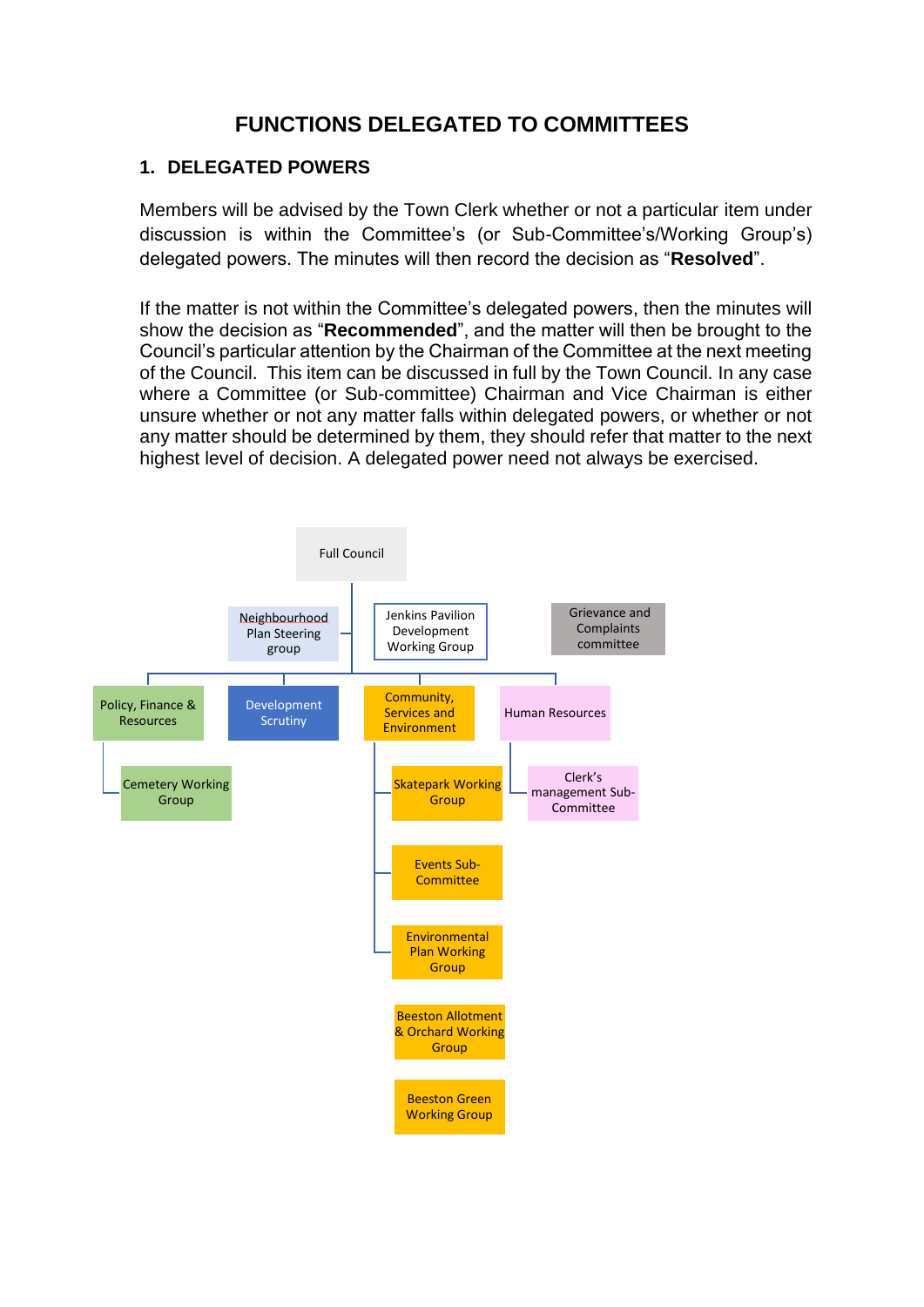## **2. DEVELOPMENT SCRUTINY COMMITTEE**

- 2.1 Membership shall comprise 10 members and the committee has delegated powers.
- 2.2 The Committee Chairman will be elected by the Full Council at the Annual Meeting of Council. The Committee shall elect a Vice Chairman at its first meeting of the Council year.
- 2.3 The Committee shall receive and consider all planning applications from the Local Planning Authority. Having due regard to all material considerations it shall make appropriate comments and recommendations to the Local Planning Authority. If the planning application under consideration exceeds 6 houses or concerns a major development of significance to the Town (eg supermarket) or if the application is of a sensitive nature the application shall be referred to the Town Council.
- 2.4 The Committee shall make such observations and comments as it sees fit to the Local Planning Authority in respect of planning development management enforcement matters in the town.
- 2.5 The Committee shall make such observations and recommendations as it sees fit to the Local Planning Authority in respect of planning policy matters.

## **3. POLICY, FINANCE AND RESOURCES COMMITTEE**

- 3.1 Membership shall comprise 10 members. This committee has delegated powers within the terms of reference and within the current financial year's budget.
- 3.2 The Committee Chairman will be elected by the Full Council at the Annual Meeting of Council. The Committee shall elect a Vice Chairman at its first meeting of the Council year.
- 3.3 The Committee shall propose, monitor and review such policies as the Committee considers necessary to achieve the Council's long term aims and objectives and satisfy itself that satisfactory arrangements are in place to promote economy, efficiency and effectiveness.
- 3.4 The Committee shall monitor and review the management of the Council's assets, including the total level of expenditure of the Council reporting this to Council as necessary and shall advise the Council generally as to its financial and economic policies and as to the allocation and control of its financial resources.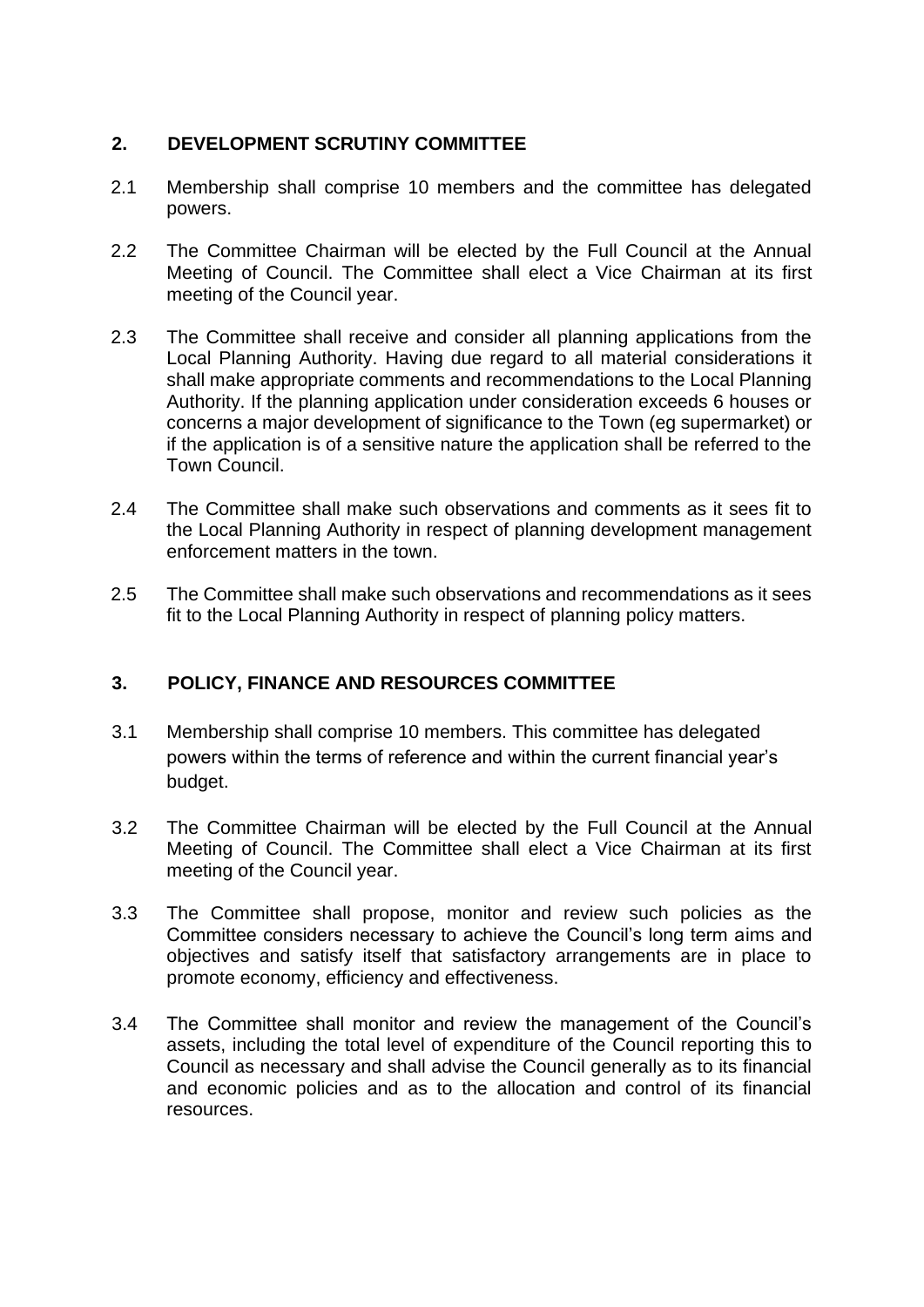- 3.5 The committee shall receive bi-monthly reports from the Responsible Finance Officer on the budget to date and shall review income and expenditure against budget at each meeting.
- 3.6 The committee shall make recommendations to Council on:
	- a) the annual estimates of revenue and capital expenditure
	- b) the management of the Council's finances and the budgetary framework and processes
- 3.7 The committee shall monitor annually the performance and effectiveness of external and internal auditors, and make recommendations to the Council concerning their re-appointment, terms of engagement of the internal auditor and the audit fee where appropriate.
- 3.8 The committee shall monitor the implementation of agreed audit-based recommendations.
- 3.9 The committee shall report to the Council its recommendations on all issues relating to risk management and internal controls and shall review the Council's Risk Register, Risk Policy and corporate risk management.
- 3.10 The committee shall consider the Council's annual financial statements, the auditors' formal opinions, Members' responsibilities and the review of effectiveness of internal controls before recommending these to Council.
- 3.11 The committee shall oversee the Council's policy on fraud and irregularity including being notified of any action taken under that policy.
- 3.12 The committee shall oversee the Council's governance arrangements including arrangements for the conduct of reviews of the effectiveness of the Town Council.
- 3.13 The committee shall monitor and review all aspects of the Council's Health and Safety Management system and make recommendations to Council about the provision of specialist Health and Safety support services.
- 3.14 The committee shall prepare any emergency planning strategies or arrangements for recommendation to the Council.

## **4 COMMUNITY SERVICES AND ENVIRONMENT COMMITTEE**

- 4.1 Membership shall comprise 10 members. This committee has delegated powers within the terms of reference and within the current financial year's budget.
- 4.2 The Committee shall elect a Vice Chairman for each civic year.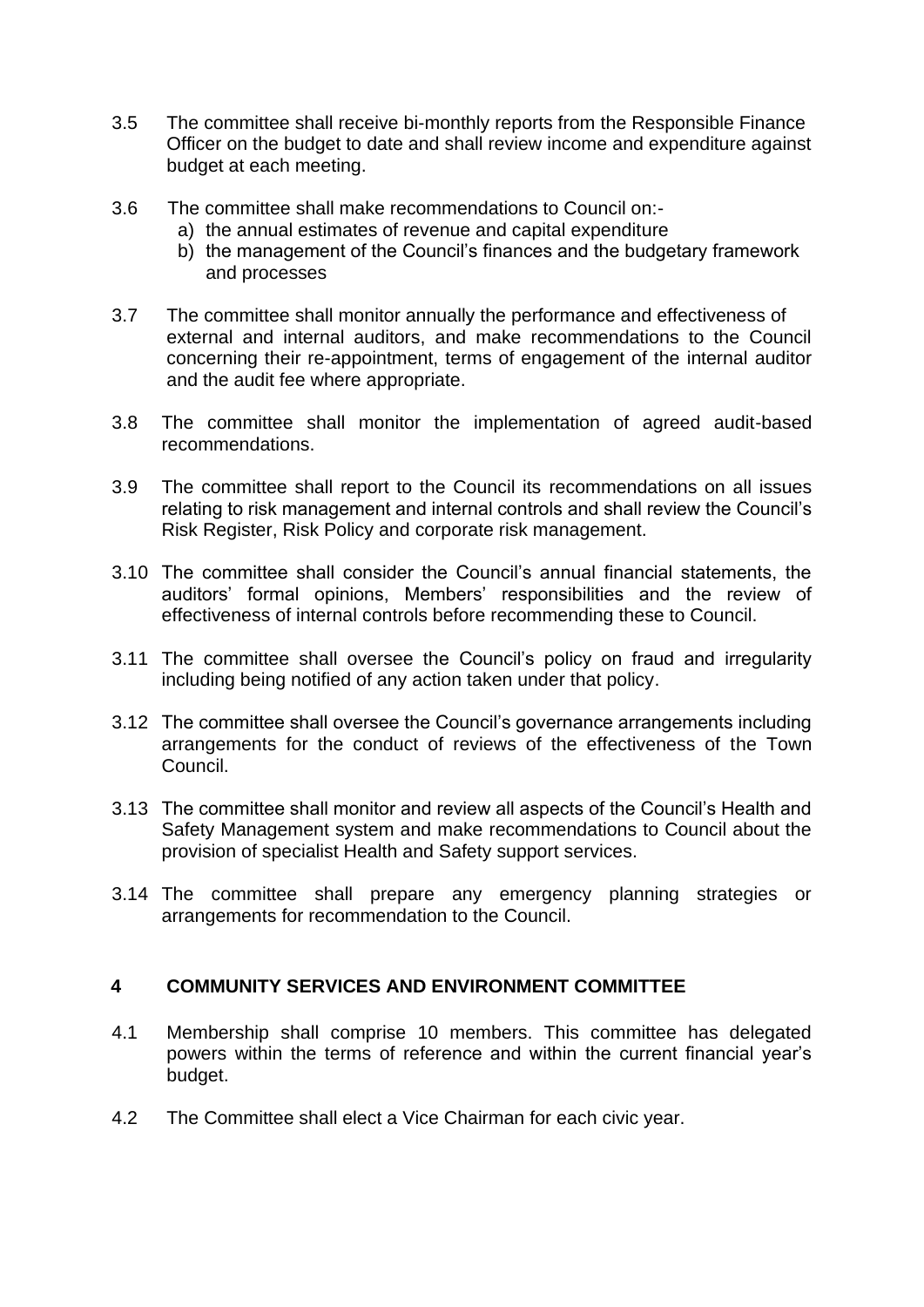- 4.3 The committee shall propose, monitor and review such services and activities of the Council as the Committee considers necessary to achieve the Council's long term aims and objectives.
- 4.4 The committee shall review the Council's play area inspection and maintenance schedules to ensure that all play areas and equipment and the skate park are safe and fit for purpose and shall investigate grants to provide new play equipment.
- 4.5 The committee shall review and monitor the inspection and maintenance schedules of all the public open spaces owned or managed by the Town Council and oversee grass cutting contracts and other maintenance contracts.
- 4.6 The committee shall monitor and maintain the management arrangements of the cemetery, chapel and closed churchyard.
- 4.7 The committee shall monitor and maintain the former allotment site and endeavour to provide adequate allotment provision for the whole community of Sandy.
- 4.8 The committee shall review, monitor and maintain The Pinnacle and The Riddy nature reserve, overseeing relevant management agreements with specialist service providers.
- 4.9 The committee shall review, monitor and maintain the footway lighting provided by the Town Council as well as all street furniture including litter bins, seats and planters.
- 4.10 The committee shall take action to enhance the environment of the town and shall use the planting budget allocated on an annual basis to make provision for horticultural decorations within the town.
- 4.11 The committee shall consider additional service provision to meet the needs of the Town and to promote the Town of Sandy.
- 4.12 The committee shall formulate a plan and monitor and promote participation in civic events, Town Centre events and annual town events.
- 4.13 The committee shall recommend a community engagement strategy to the Council and shall review, monitor and oversee the Town Council's publications scheme and all publicity materials save the Annual Report.
- 4.14 The committee shall receive and consider reports from the Town Plan Steering Group, the Town Team and the Sandy Enhancement Group (or any other community group) and recommend actions to the Town Council arising from the reports.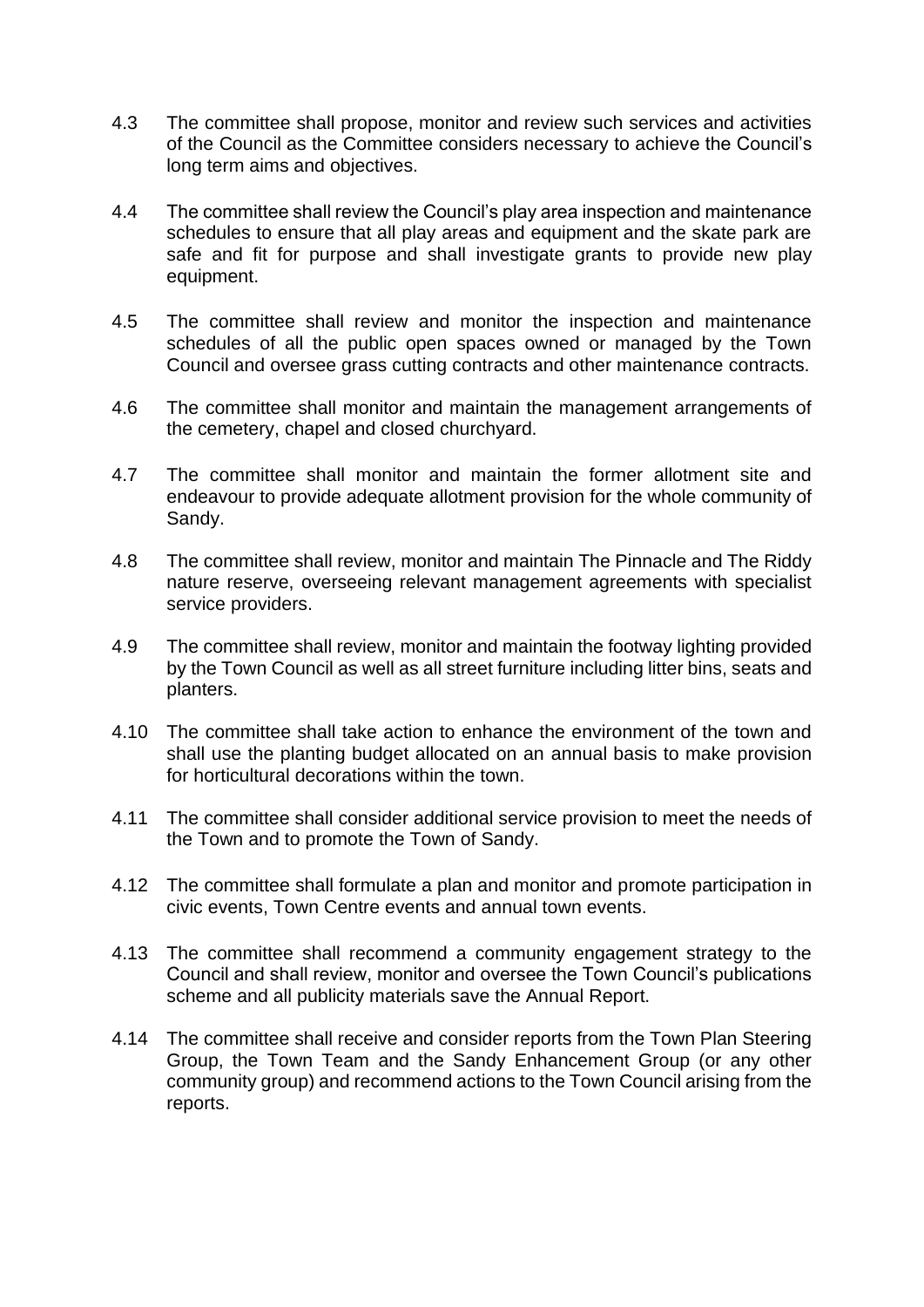## **5 HUMAN RESOURCES COMMITTEE**

#### 5.1 **Purpose of the Committee**

This committee is appointed to make decisions about all staffing matters subject to budget and expenditure limits decided by the PF&R committee and has delegated powers within these limits. Membership shall comprise 7 members and the committee will report to the Town Council.

5.2 The meetings of the committee will be open to members of the public but in practice in order to comply with the requirements of the Data Protection Act 1998 many items of business may be considered as confidential items.

#### 5.3 **Operation**

The committee will meet no less than 4 times per year in line with the published schedule and receive reports as described in the schedule. The Council will elect a committee Chairman each year and the committee will appoint a vicechairman for each civic year.

#### 5.4 **Terms of reference**

- 1. Membership shall comprise 7 members. This committee has delegated powers within the terms of reference and within the current financial year's budget.
- 2. The Committee shall elect a Vice Chairman each year civic year.
- 3. To establish and keep under review the staffing structure of the council in consultation with the PF&R Committee.
- 4. To draft, implement and monitor and review staff policies and to make recommendations regarding the outsourcing of specialist HR advice.
- 5. To establish and review salary pay scales for all staff and to be responsible for their administration; also to make recommendations on staffing related expenditure to the PF&R Committee.
- 6. To oversee the recruitment and appointment of staff.
- 7. To keep under review staff working conditions and the health and safety at work of all council employees.
- 8. To consider any appeal against a decision in respect of pay.
- 9. To establish and review performance management systems, including annual appraisals and to make arrangements for the annual appraisal of the Clerk.
- 10.To oversee any process leading to dismissal of staff (including redundancy)
- 11.To consider grievances and disciplinary matters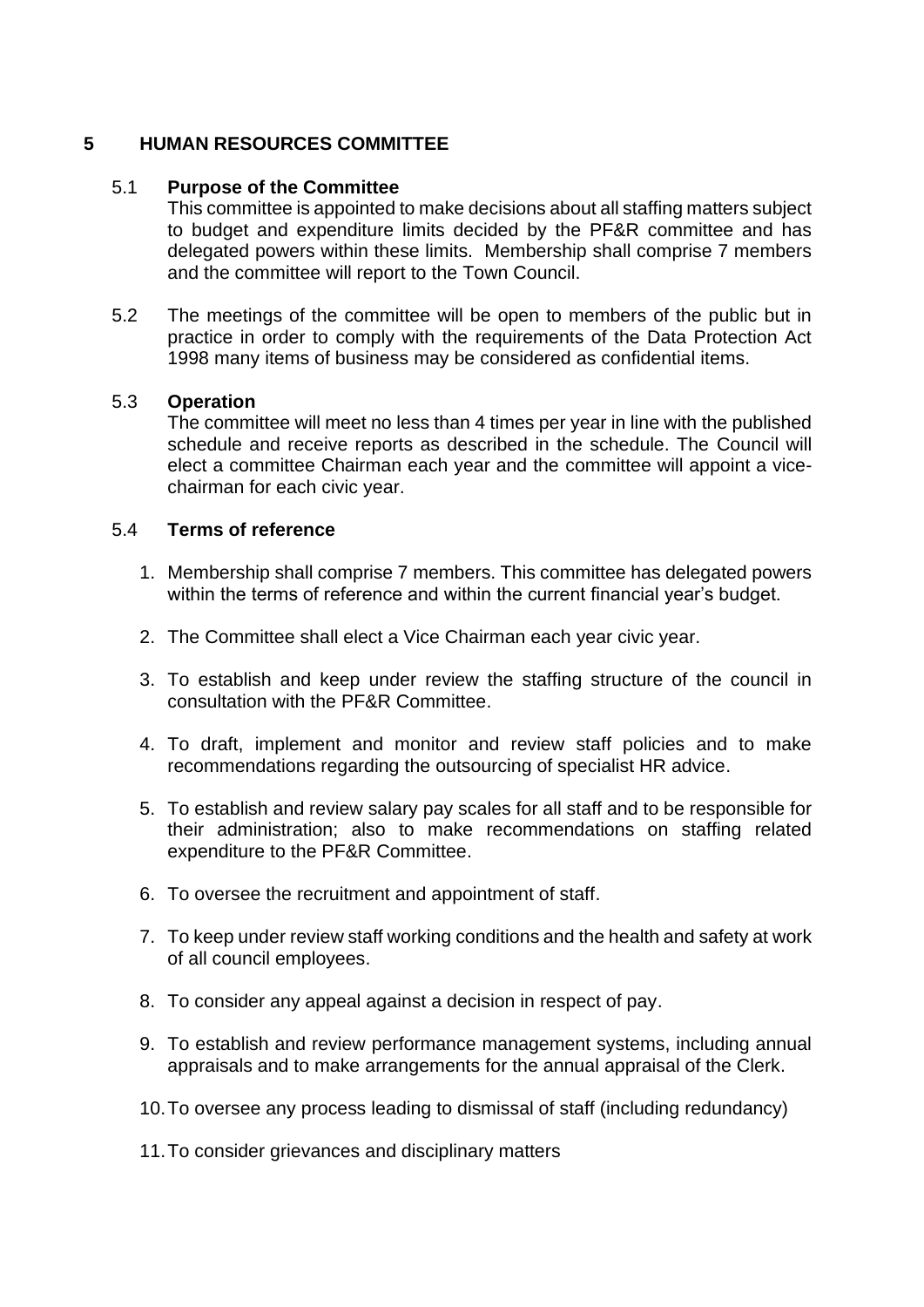12.To oversee the work of the Clerk and to handle grievance and disciplinary matters and pay disputes

### 5.5 **Town Clerk's Responsibilities**

The Town Clerk is given delegated powers to manage the Council staff in accordance with the Council's policies, procedures and budget, including:

- 1 the employment of temporary employees
- 2 the employment of permanent employees in conjunction with members of the Human Resource Committee
- 3 control of staff performance and discipline, including the power of temporary suspension from duties
- 4 monitoring, management and reporting of regular or sustained staff absence
- 5 payment of expenses and allowances in accordance with the Council's agreed policies
- 6 to present to the Human Resources Committee recommendations for employees' increments, in accordance with the Council's staff appraisal system
- 7 The Town Clerk will also report on HR matters to the Human Resources Committee

## **6 CLERKS MANAGEMENT SUB-COMMITTEE**

### 6.1 **Purpose of the Committee**

This committee is appointed to consider grievance or disciplinary matters (not including any appeal therefrom) referred from the HR committee and to manage the Town Clerk. Membership shall comprise of the Chair of Human Resources committee, the Mayor and Deputy Mayor and the committee will report to the HR Committee. The annual Appraisal of the Town Clerk will be carried out by the Chair of Human Resources Committee, the Mayor and Deputy Mayor. This will be reported back to the Human Resources Committee.

6.2 The committees' purpose is to deal with complaints and grievances and the committee has delegated authority to deal with these in line with the policies outlined in the employment handbook of the council. The public has no right of advance notification or right to attend a meeting of the Clerks Management Committee since its delegated business will always be confidential as it will involve personal information.

### 6.3 **Operation**

The committee will meet as required. The Chair of the Human Resources Committee will act as chairman of the committee.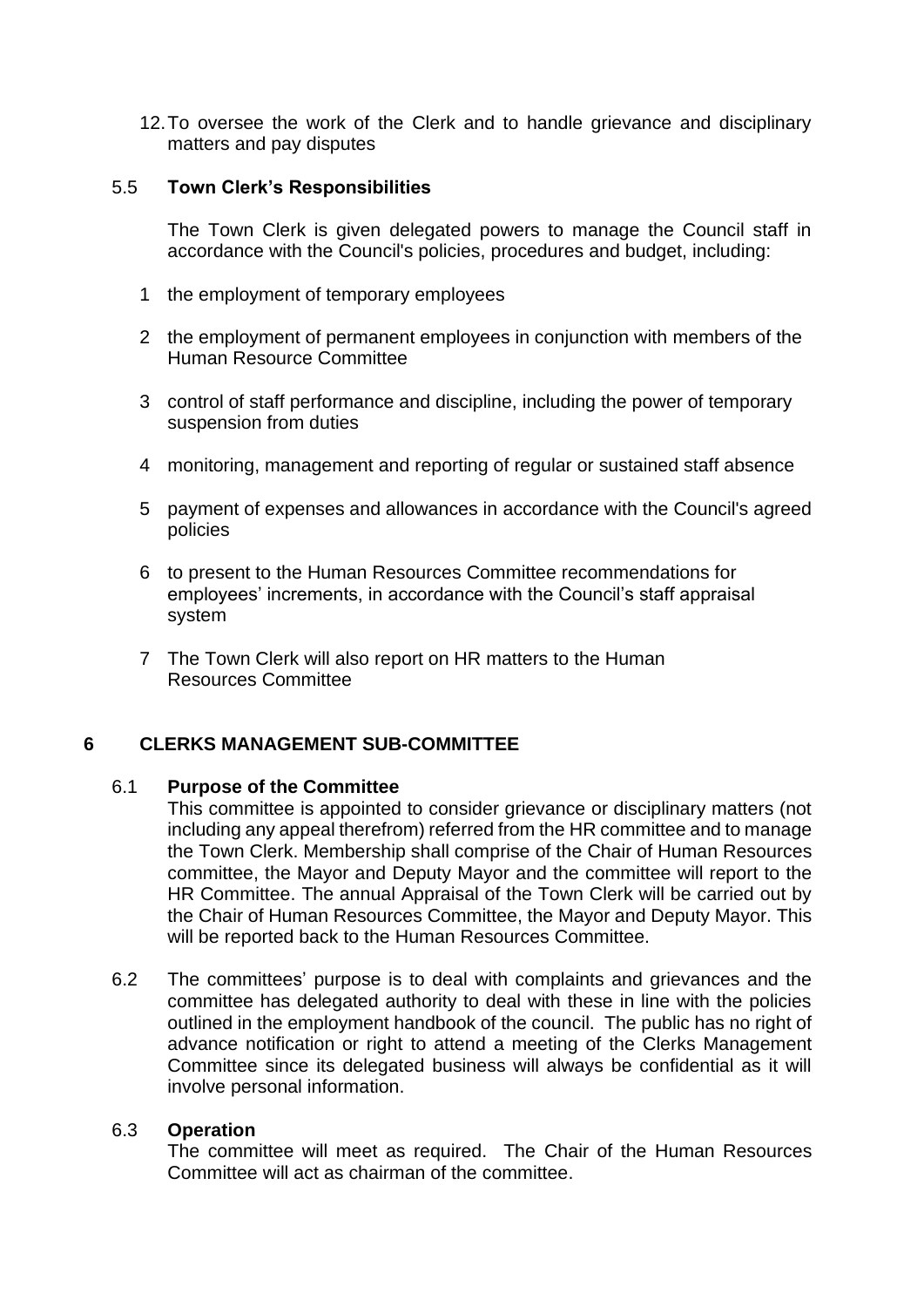## 6.4 **Terms of reference**

- 1. To consider grievance or disciplinary matters in accordance with the council's grievance or disciplinary policies as laid out in the employment handbook
- 2. To manage the Town Clerk
- 3. To consider any appeal by the Clerk against a decision on pay

*(If an appeal is to be held against the decision of the committee, this must be taken to a subcommittee appointed for this purpose. As a sub-committee must be composed of three members at least, it may be necessary to make up a sub-committee from any remaining HR committee members who have not been involved in the matter it may also be necessary to include members of council who are not members of the main HR committee in some circumstances.)*

## **7. GRIEVANCE AND COMPLAINTS COMMITTEE**

- 7.1 The Grievance and Complaints Committee will have five members elected at the annual meeting of the Town Council specifically for the purpose of hearing complaints which fall into the Town Council's grievance complaints policy. The Grievance and Complaints Committee will not deal with complaints against individual members of council or members of staff. If members of the committee elected at the annual meeting are unable to participate in a complaints hearing for any reason (eg conflict of interest, absence) the Town Council will appoint additional members to the committee.
- 7.2 The committee has delegated powers to deal with complaints about administration or procedure by Sandy Town Council.
- 7.3 The Committee reports direct to Town Council and any appeal against its findings will be dealt with by the Town Council.

### **Working Groups of the Council**

### **8. EVENTS WORKING GROUP**

### **8.1 Functions:**

- 8.1.1 To consider applications for use of Council land for one of small events (such as bootcamps and private parties). Consideration of such requests must be in line with relevant policies and procedures, such as the Beeston Green Management plan or lettings policy.
- 8.1.2 To consider and manage any Council involvement or attendance at events within the town which are run by other groups/organisations.
- 8.1.3 To work with the Royal British Legion on the organisation and management of the annual remembrance day parade.
- 8.1.4 To consider and propose one off Council events throughout the year.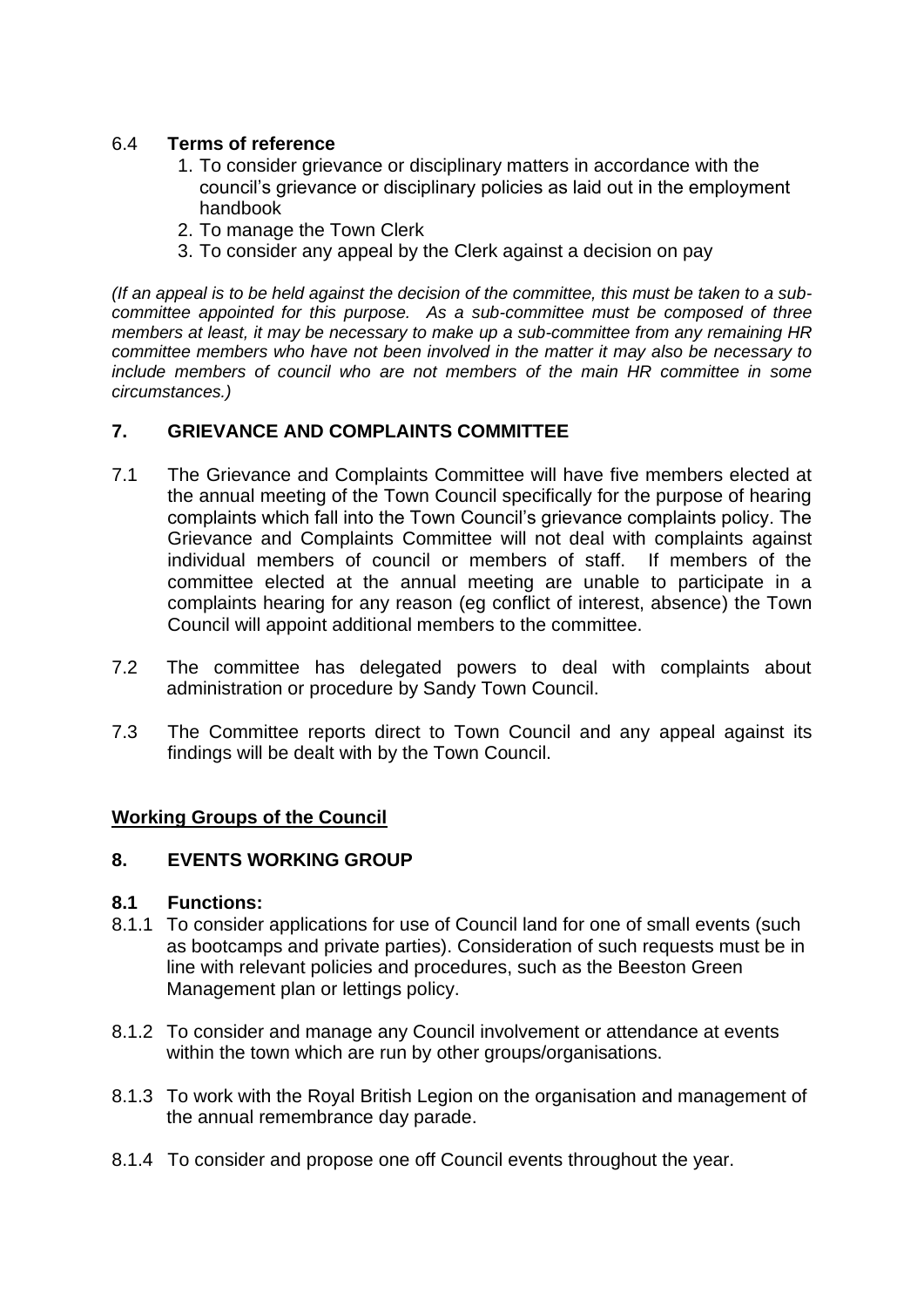- 8.1.5 To organise, set up and manage any such Council events.
- 8.1.6 To consider all aspects relating to planning and hosting of council events, including health and safety requirements.
- 8.1.7 To monitor and review any council events.
- 8.1.8 To consider and request suitable funding for events from the Policy, Finance and Resources Committee during the financial year.
- 8.1.9 To consider any budget requirements for future financial years ahead of the annual precept and feedback to the Policy, Finance and Resources Committee accordingly.
- 8.1.10 To report to the Community Services Environment Committee on its activities.

#### **8.2 Operation**

8.2.1 The Events Working Group will meet as and when it is required throughout the year.

#### **8.3 Terms of Reference**

- 8.3.1 The Events Working Group reports to the Community Services and Environment Committee.
- 8.3.2 Membership shall comprise of up to five Councillors. As the Working Group has no delegated authority to take decisions there is no quorum of members required.
- 8.3.3 Membership shall be agreed on an annual basis at the annual meeting of the council held in May.
- 8.3.4 The Events Working Group shall elect its own Chair on an annual basis.
- 8.3.5 The Events Working Group is able to invite persons other than members of the Council to participate in meetings and the organising and running of events on the Council's behalf. (*e.g. Royal British Legion, St Swithun's church*)
- 8.3.6 The Events Working Group shall function and operate in accordance with the Council's approved Standing Orders.
- 8.3.7 Delegated authority is given to the Town Clerk, Chair of the Working Group and the Deputy Chair of the Working Group to take decisions on the arrangements for council events in conjunction with Members on the Working Group.
- 8.3.8 Financial expenditure above £500 for any Council event must be approved by the Policy, Finance and Resources Committee.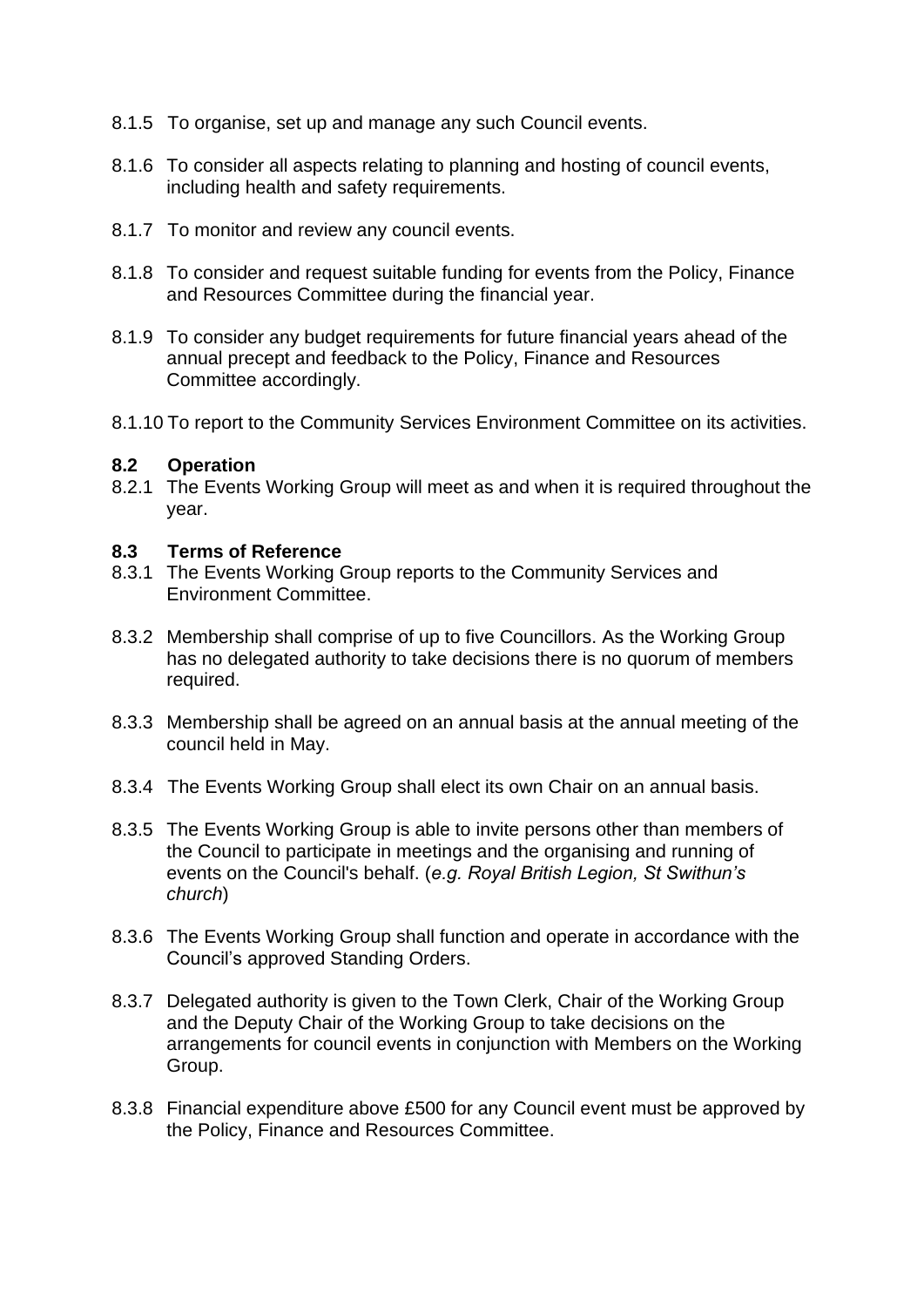- 8.3.9 Where expenditure is less than £500 the Working Group has delegated authority to approve event related expenditure from the Council's Community Event Support budget. All expenditure must be reported to the Policy, Finance and Resources Committee.
- 8.3.10 Meetings of the working group are not usually but may be public meetings.

## **9. CEMETERY WORKING GROUP**

## **9.1 Functions**

- 9.1.1 To review and recommend revisions or amendments to the Council's burial regulations.
- 9.1.2 To consider and make recommendations on the ongoing management of the existing cemetery.
- 9.1.3 To consider and determine matters surrounding the development of a new cemetery and Council depot, including but not restricted to:
	- a. Environmental matters
	- b. Policy matters
	- c. Visual impact matters
	- d. Design matters
	- e. Public consultation matters
	- f. Future operation and management of the new cemetery, cemetery car park, public toilet and council depot building.
- 9.1.4 To work with the Clerk to manage and progress the building and completion of the new cemetery, car park and depot building in line with the tender approved by the Full Council.

## **9.2 Operation**

9.2.1 The Cemetery Working Group will meet as and when it is required throughout the year.

### **9.3 Terms of Reference**

- 9.3.1 The Cemetery Working Group reports to the Policy, Finance and Resources Committee.
- 9.3.2 Membership shall comprise of at least five Councillors, with a quorum of three Councillors.
- 9.3.3 Membership shall be agreed on an annual basis at the annual meeting of the council held in May.
- 9.3.4 The Cemetery Working Group shall elect its own Chair on an annual basis.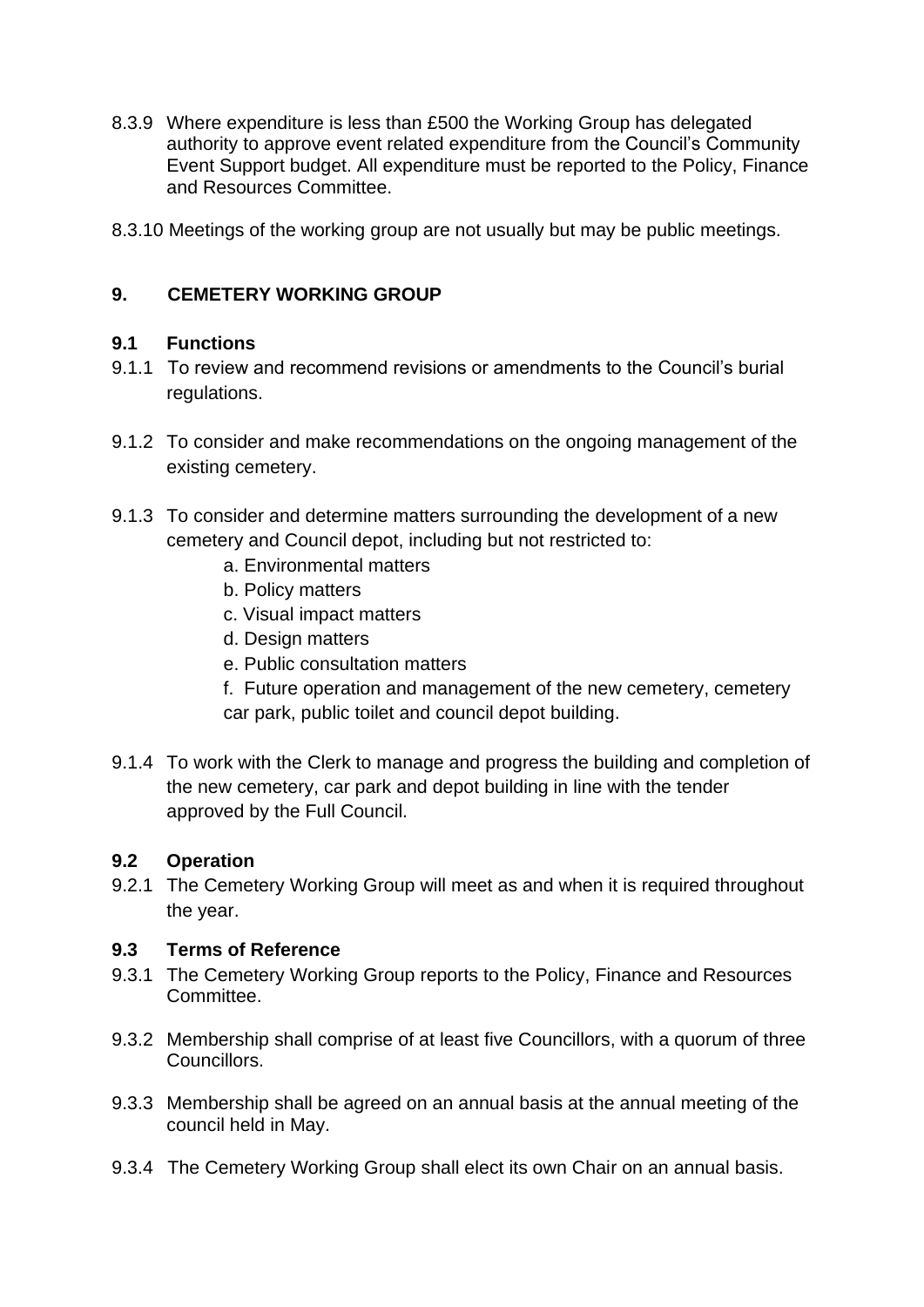- 9.3.5 The Cemetery Working Group is able to invite persons other than members of the Council to participate in meetings.
- 9.3.6 The Cemetery Working Group shall function and operate in accordance with the Council's approved Standing Orders.
- 9.3.7 The group shall provide reports to the parent body in the following manner: a. Reporting on relevant issues
	- b. Reporting on suggested improvements to the cemetery
	- c. Reporting on development of the new cemetery and depot build
	- d. Any other cemetery related matters/projects which may be assigned to the group by the Policy, Finance and Resources Committee.

### **10. Neighbourhood Plan Steering Group**

#### 10.1 **Background**

- 10.1.1 Sandy Town Council is the qualifying body for the preparation of a Sandy Neighbourhood Development Plan (henceforth referred to as the "NP") for the parish of Sandy.
- 10.1.2 Sandy Town Council resolved to prepare an NP at the meeting of the Full Council on 28th September 2020, covering the entire area of the parish of Sandy (the "Plan Area").
- 10.1.3 Sandy Town Council has notified Central Bedfordshire Council its intent to prepare an NP in consultation with:
	- The residents of Sandy
	- Organisations employing persons within the Plan Area
		- Organisations that enhance Sandy such as BRCC, Greensand Country Landscape Partnership
- 10.1.4 Sandy Town Council will be the body that formally submits the NP to CBC.
- 10.1.5. The NP will seek to:
	- Provide a framework for future development and land use within the Plan Area
	- Set planning policies that accord with adopted policy at the national, county and district level, but which recognise the specific character of Sandy and preserve or enhance the quality of life within the Plan Area
- 10.1.6 Sandy Town Council has agreed to establish a Steering Group to lead the preparation of the NP.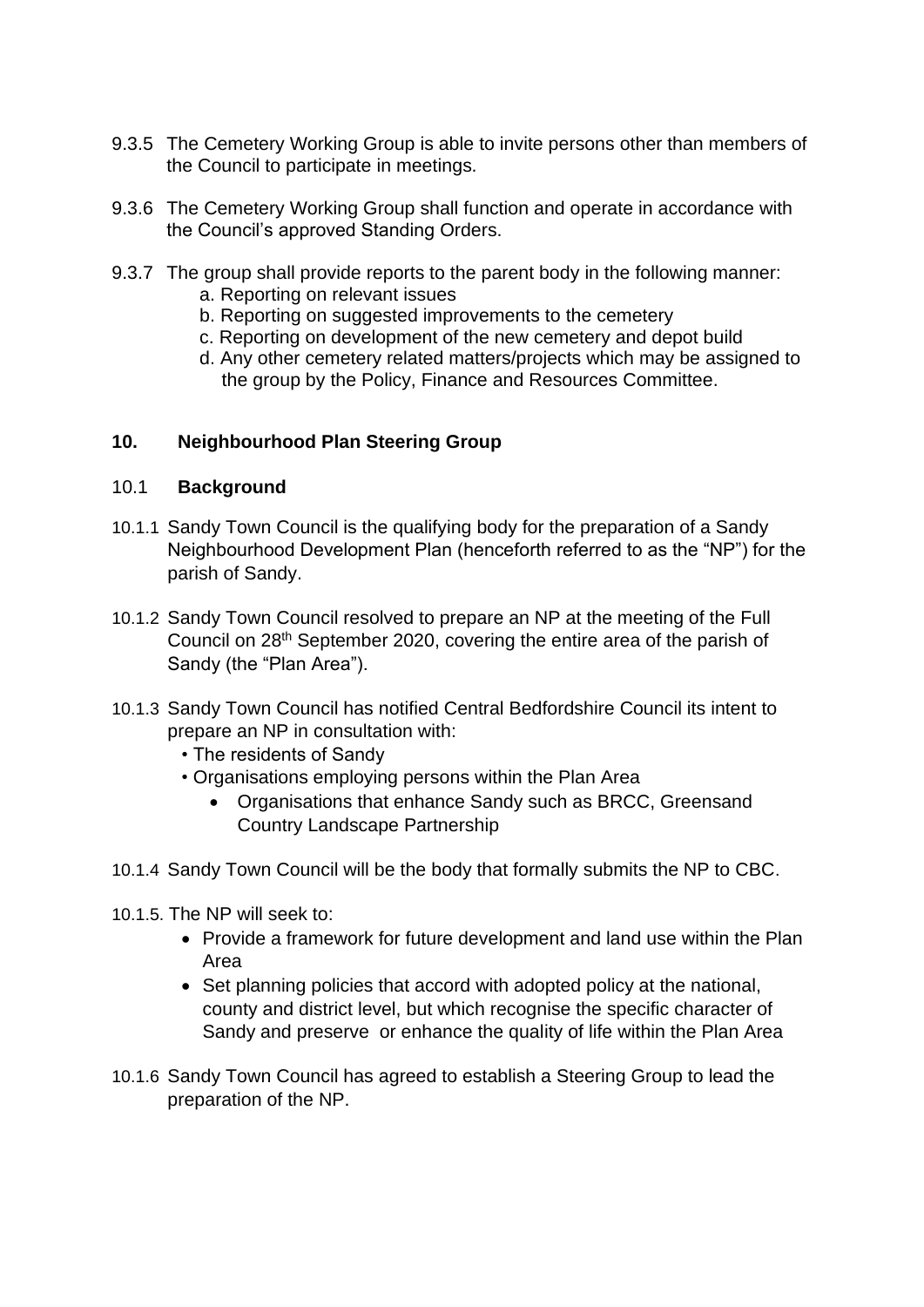## **10.2 Purpose**

- 10.2.1 The Steering Group is a working party of Full Council and will work within the relevant Town Council Standing Orders.
- 10.2.2 The Steering Group will lead the NP preparation process, including project management and decision making.
- 10.2.3 The Steering Group will:
	- Promote the process of preparing the Neighbourhood Plan and encourage Sandy residents, employers and service providers to participate and provide their views and opinions on the specific topics which are covered during the preparation of the plan.

Report to the Full Council at every meeting on the progress of the NP project and seek to gain input and agreement regularly to ensure that there is understanding and alignment at key decision points in the process.

- Refer all items of expenditure, outside an approved budget, to Full Council.
- Work with and manage any appointed contractors or supporting bodies as agreed by the Town Council
- Prepare a budget for the NP process for each financial year for consideration in the Town Council's annual budget setting.
- Liaise with Central Bedfordshire Council (CBC) as required.
- Hold public, employer and service provider consultation events and analyse the responses received to inform the NP preparation.
- Gather and assess evidence about the needs and aspirations of Sandy.
- Determine the number of topic areas to be addressed in the preparation of the NP.
- Establish, and approve the terms of reference of, working parties for each policy area. The working parties will consult on, consider and develop policies in that area that are considered appropriate for incorporation in the draft NP.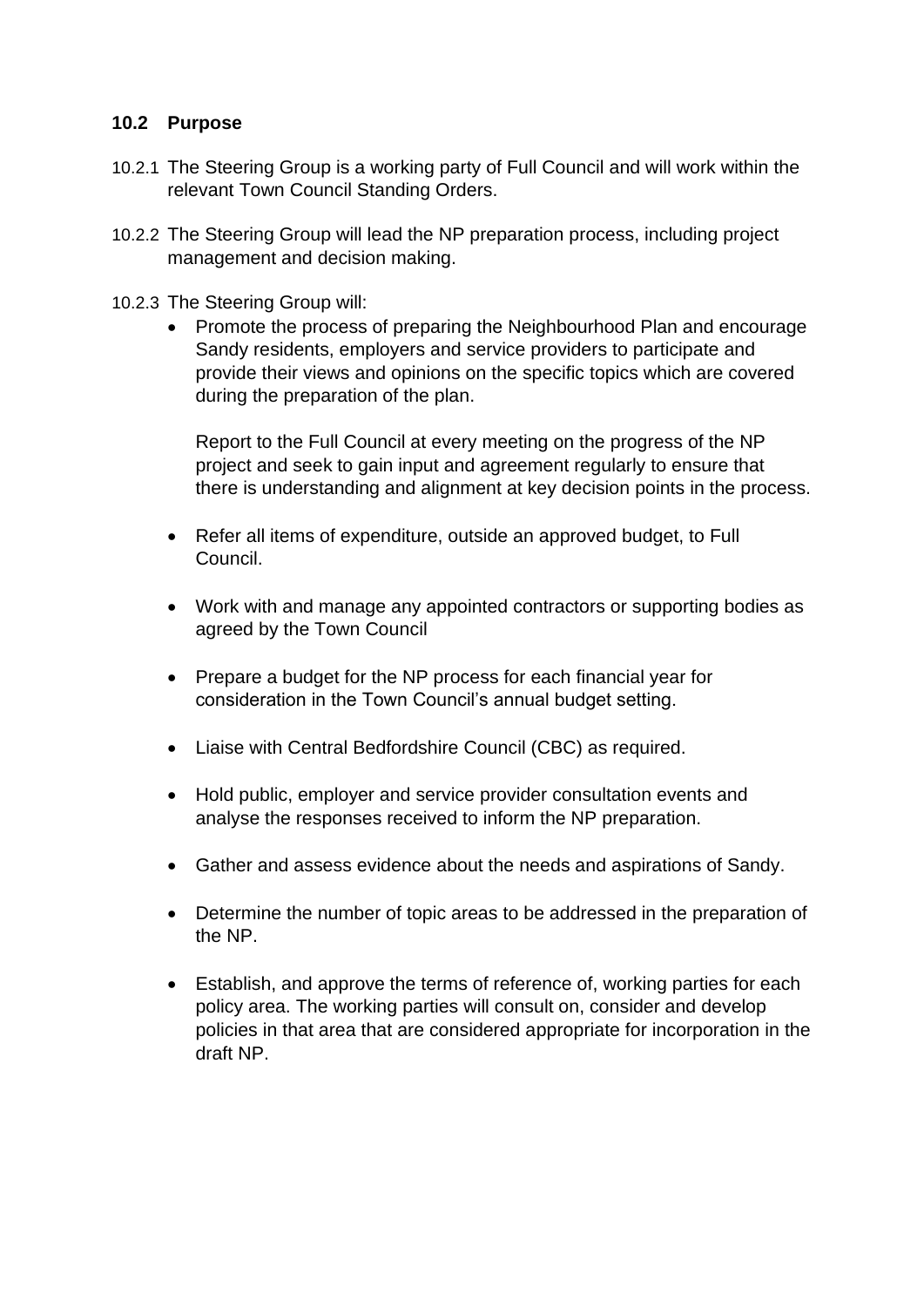- Retain oversight of the working parties and ensure that the outputs of individual working parties are in accordance with adopted policy and do not contradict each other. Where an individual policy could reasonably be considered by more than one working party, the Steering Group will coordinate and direct those working parties to ensure co-operation in the consideration of that policy.
- Approve all reports and consultation documents before they are issued.
- Agree, subject to ratification by Full Council, the final submission version of the NP.
- Support Sandy Town Council and CBC during the referendum process.

## **10.3 Membership**

- 10.3.1 The Steering Group will select its own Chairman.
- 10.3.2 Members will either be Sandy Town Councillors, residents or people who work in Sandy or representatives of organisations that enhance Sandy as in 12.1.3.
- 10.3.3 The Steering Group will consist of up to 10 members.
- 10.3.4 Members are volunteers and may chose to leave during the project. At which time a new Member may be appointed.

## **10.4 Obligations of the Steering Group Members**

- 10.4.1 Steering Group members shall:
	- Work together for the benefit of Sandy.
	- Abide by the Localism Act and Sandy Town Council's Code of Conduct.
	- Declare any pecuniary or personal interests that may be perceived as being relevant to any decisions or recommendations made by the group, including membership of any organisation, any ownership or interest in land or businesses (directly or indirectly) within the Plan Area or any other matter likely to be relevant to the work undertaken by the Steering Group. Such declarations are to be recorded and made publicly available.
	- Ensure that there is no discrimination in the plan making process and that it is a wholly inclusive, open and transparent process.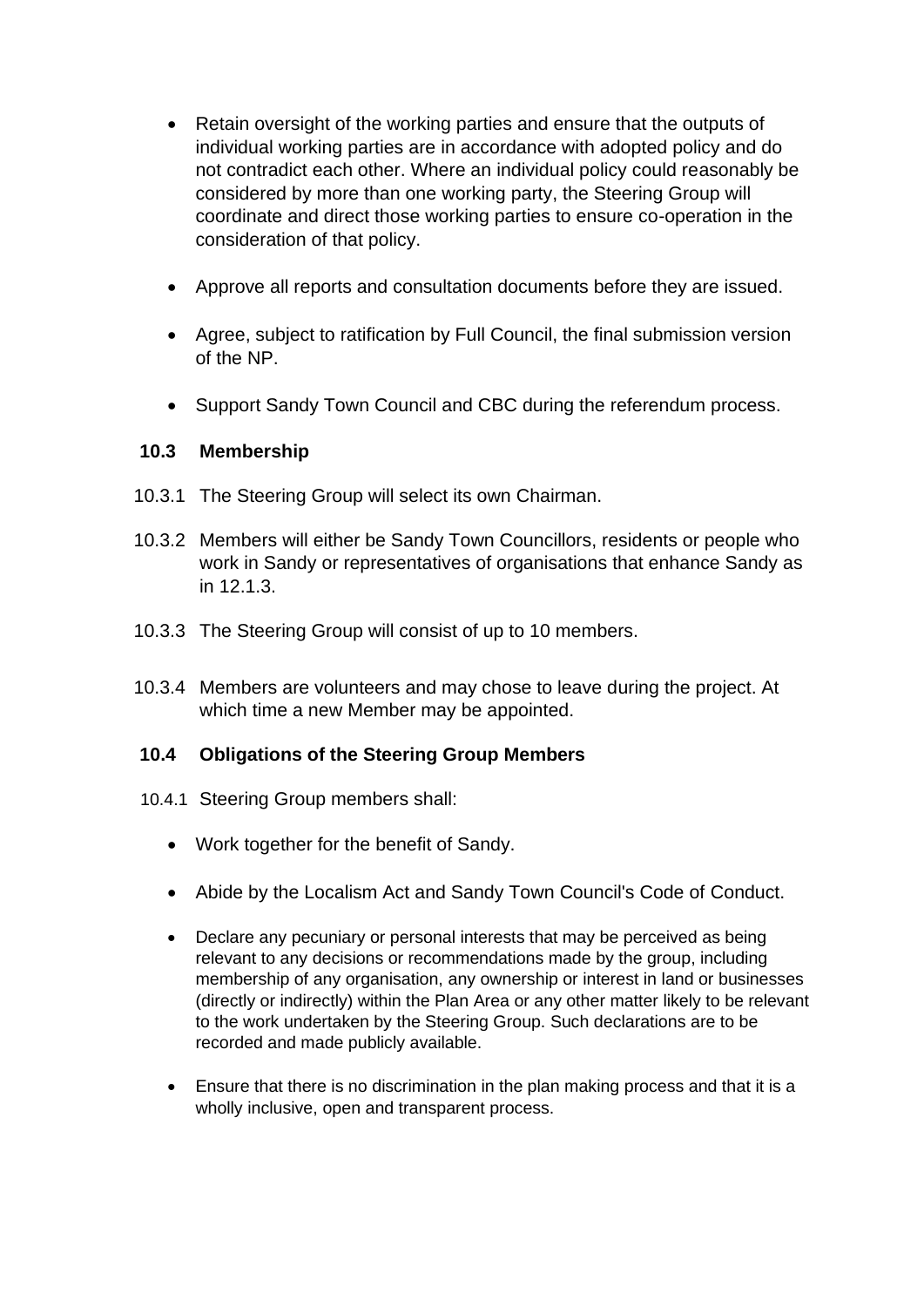## **10.5 Frequency, Timing and Procedure of Meetings**

- 10.5.1 The Steering Group will meet at monthly intervals.
- 10.5.2 The Steering Group shall keep minutes of meetings which will be open to public scrutiny. These will be published on the Town Council website, once they have been approved by the Steering Group.
- 10.5.3Any decisions taken by the Steering Group, other than those delegated to appointed officers, will be carried if the majority (more than 50%) are in favour at any given meeting. The Chairman shall have the casting vote where the vote is equal.
- 10.5.4 Notices, Agendas, Minutes and associated papers will be emailed to all Steering Group members.
- 10.5.5 The Steering Group has up to 10 members and shall be quorate provided that:
	- At least 3 members or a third of the group are present.
	- One of the members present is a member of Sandy Town Council
	- The meeting has been properly convened.
	- Outside persons, including planning consultants may attend by invitation and participate in Steering Group meetings, but may not vote.
	- These Terms of Reference will be reviewed throughout the project and amended as required by the Steering Group or Full Council.

## 10.6 **Tenure**

10.6.1 The Steering Group, in its present form, shall continue to operate for three years or until the NP is adopted or rejected in referendum, whichever is the sooner. In the event that the referendum is rejected the Steering Group will continue to meet until such time as the referendum is adopted or a new Steering Group is appointed. At that stage the TC will form appropriate implementation body.

## 10.7 **Application of Terms of Reference**

10.7.1 These terms shall apply from the date of this document and retrospectively where relevant to the date of the inception of the Steering Group.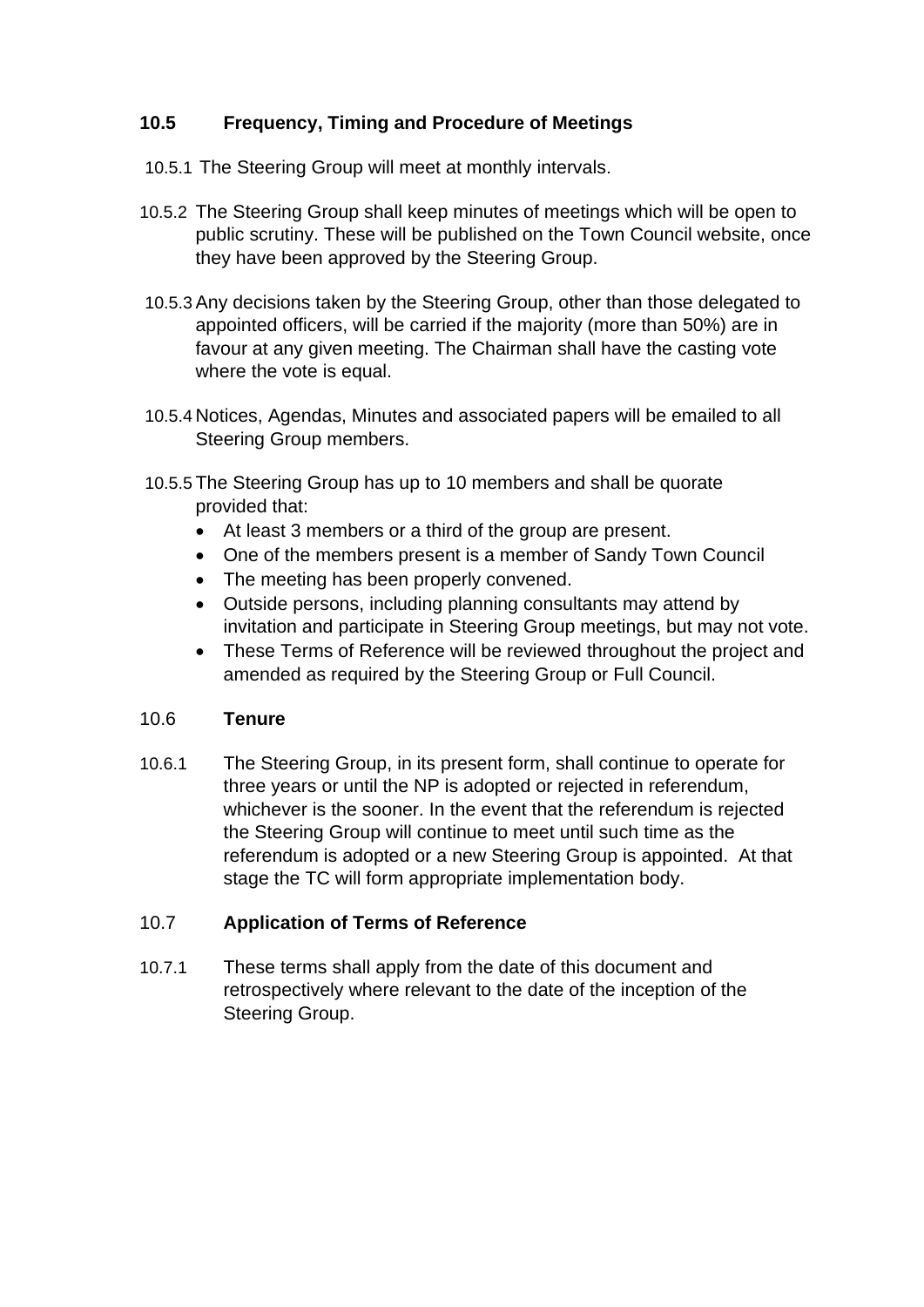## **11 RESPONSIBILITIES DELEGATED TO TOWN COUNCIL OFFICERS**

### **11.1 Proper Officer**

The Town Clerk is designated and authorised to act as Proper Officer for the purposes of all relevant sections of the Local Government Act 1972 and any other statute requiring the designation of a Proper Officer or Responsible Financial Officer.

#### **11.2 General Matters**

The Town Clerk is authorised:

- 1. to sign on behalf of the Council any document necessary to give effect to any decision of the Council
- 2. to take any proceedings or other steps as may be necessary to enforce and recover any debt owing or other obligation due to the Council
- 3. to institute, defend and appear in any legal proceedings authorised by the Council
- 4. to appear or make representation to any tribunal or public inquiry into any matter in which the Council has an interest (in its own right or on behalf of the residents of Sandy)
- 5. to alter the date or time of a Council/committee meeting but, before doing so, shall consult with the relevant Chairman about the need for the change and about convenient alternative dates and times
- 6. to decide arrangements for the closure of the Council offices in the Christmas/New Year period, subject to consultation with the Mayor
- 7. to manage the Council's facilities and assets, including allotments, open spaces, amenity areas, cemetery, and any other buildings and assets
- 8. to act as the Council's designated officer for the purposes of the Freedom of Information Act 2000
- 9. to act as the Council's proper officer as per section 281 Local Government Act 1972.

#### **11.3 Financial Matters**

The Town Clerk is authorised as follows:

1. To incur expenditure up to a maximum of £1,500 on any item for which provision is made in the appropriate revenue budget provided that any action taken complies with any legislative provisions and the requirements of the Council's Standing Orders and Financial Regulations